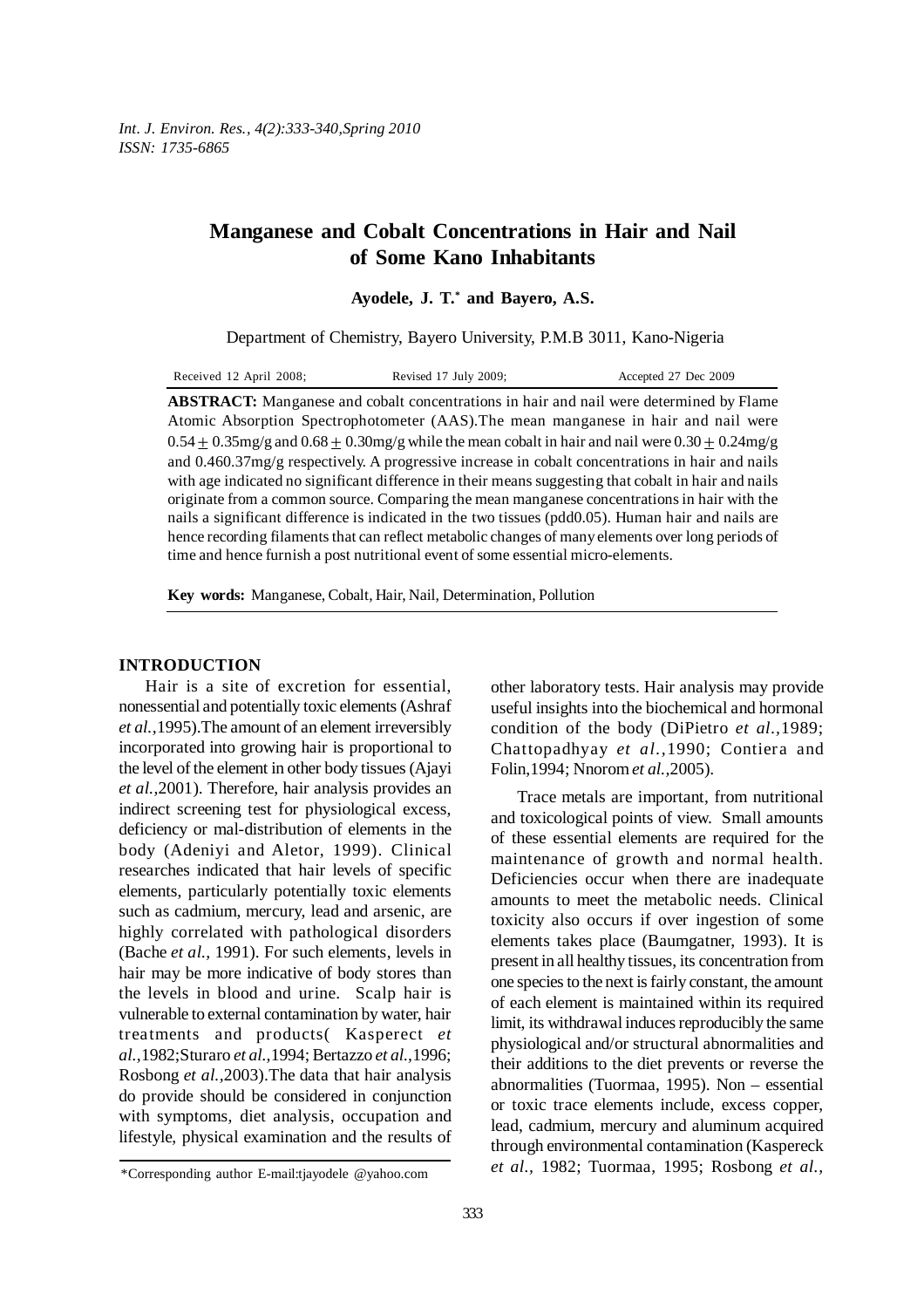2003).The milk, urine, saliva and sweat measure the component that is absorbed but excreted. The blood measures the component absorbed and temporarily in circulation before excretion and / or storage (EPA, 1980). The hair, nails and teeth are tissues in which trace minerals are sequestered and/or stored and can be used to monitor the highest priority toxic trace metals (Barett, 1985). Manganese is an essential trace mineral in human nutrition (Keen *et al.,* 1999). Manganese is the preferred metal co-factor for *glycosyltransferases* in the synthesis of *glycoproteins* and *glycosaminoglycans* (*mucopolysaccharides*). Manganese and iron scavenge for hydroxyl and superoxide radicals a component of the *metalloenzyme manganese* superoxide dismutase (MnSOD) found in the mitochondria and a constituent of the mitochondrial oxidant defense system. Symptoms associated with Mn deficiency include fatigue, lack of physical endurance, slow growth of fingernails and hair, impaired metabolism of bone and cartilage, dermatitis, weight loss, reduced fertility, increased allergic sensitivities and inflammation. Other deficiency signs include nausea, vomiting, change in hair color and neurologic sequel. Patients with end-stage liver disease accumulate manganese in their basal ganglia. Manganese plays a role in the hepatic encephalopathy in liver failure.It is eliminated primarily through the bile, and hepatic dysfunction leading to depressed manganese excretion (Krieger *et al.,* 1995). Mine workers exposed to high concentrations of manganese dust develop "locuramanganica" or manganese madness with symptoms similar to Parkinson's disease (Nagatomo *et al.,* 1999). Cobalt is an essential nutrient part of vitamin  $B_{12}$ . Excess exposure results in medium toxicity. Inhalation of high levels has effects on the lungs including asthma, pneumonia and wheezing (Petering, 1973). Realizing that both toxic metal excesses and trace mineral deficiencies are associated with all forms of reproductive failures, it has been advocated for the need of hair tissue analysis before conception (Barnes and Bradley, 1994; Bradley and Bennett, 1995). The aim of this work was to determine the levels of manganese and cobalt in the population group living in an urbanized and industrialized city of Kano-Nigeria.The

dependence of the hair and fingernail contents on age and gender were examined.

# **MATERIALS & METHODS**

Both hair and fingernails were sampled in the year 2004-2007 from (350) for hair and (300) for fingernails subjects living in urban population group in Kano-Nigeria. Samples were collected from subjects in the age range of 1-55years.Nail samples were collected in polyethylene containers. Hair samples were cut at the root of the occipital area of each subject. Surface contamination and grease were removed by washing the samples in detergent and distilled water after which they were kept in an alcohol –ether mixture for 45mins and dried at 60ºC for 72hr (Nowak,1998).

About 0.50g of each sample was digested in  $10 \text{cm}^3$  concentrated  $HNO<sub>3</sub>$  and the resulting solution was evaporated to dryness and redissolved in 0.1M nitric acid (Mehra and Juneja,2005; Erzen and Kragelj,2003; Seidel *et al.,*2001;Hinwood *et al.,*2003). Trace metal concentrations were determined by Flame Atomic Absorption on a Buck Model 210 VGP Spectrophotometer attached to IBM personal computer. The result of the absorbance of each sample was the average of ten sequential readings. Background light absorption and scattering were compensated for either by deuterium hollow cathode lamp or by tungsten/halogen lamp. Distilled water was digested as blank using the same procedure previously described (Ayodele and Abubakar, 1998; Ayodele and Abubakar, 2001). All statistical computations either were on the PC 486 66MHZ microcomputer using the integrated statistical package for windows from Umstat Ltd.(London) or dedicated micro instructions for the Excel spread sheets from Microsoft. The approach enabled the advantages of the various computational and graphical facilities of both types of software's to be used with the ability to read different file formats. The analyses of variance (ANOVA) were carried out according to described procedures (O'Mahony, 1986).

#### **RESULTS & DISCUSSION**

The concentration of Mn and Co in hair and nails varied among individuals, thus large number of samples from a population was analyzed and the results treated statistically for meaningful that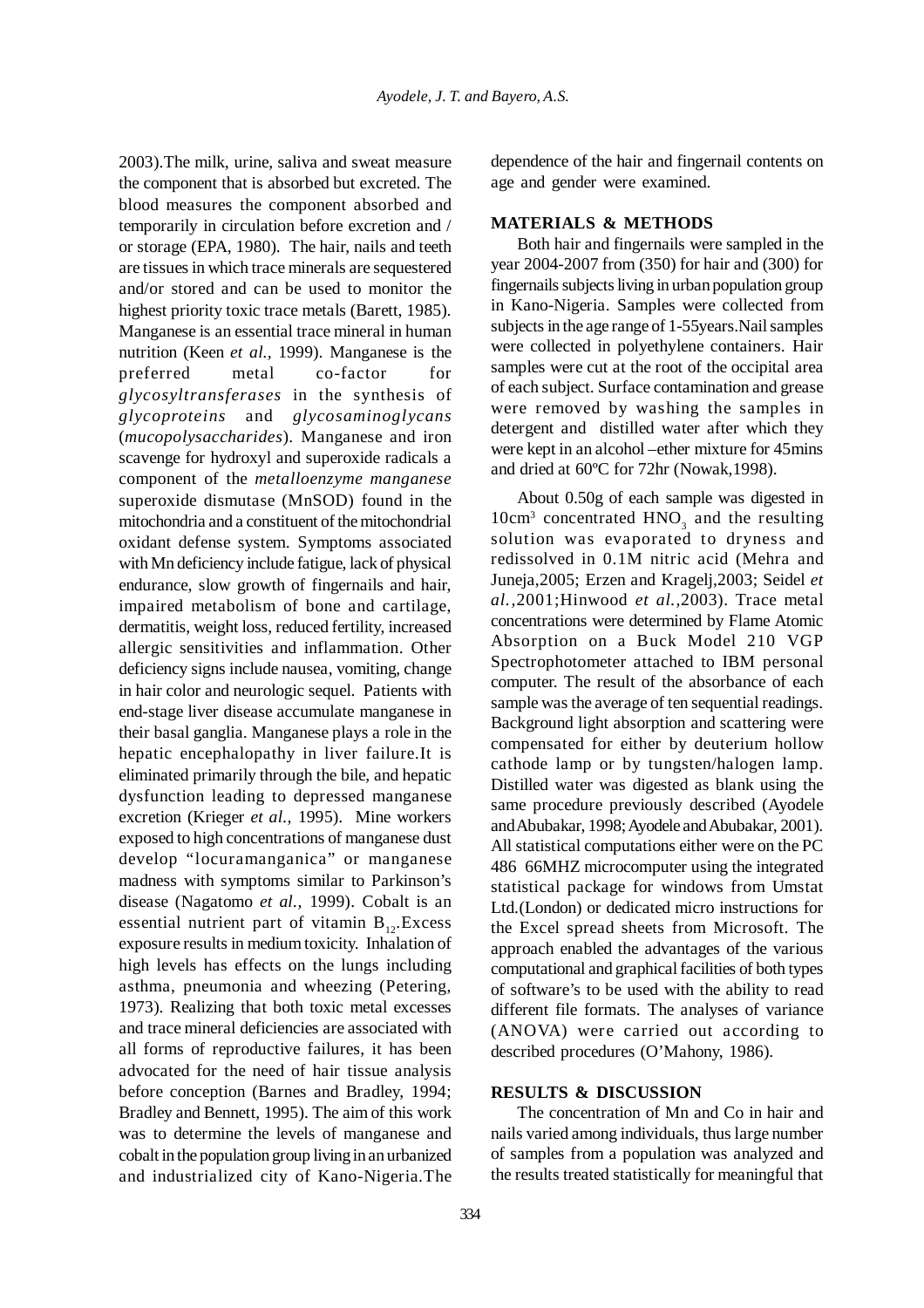correlation. The trace metal concentrations in hair and nails were determined using atomic absorption spectroscopic method. The age of the donors, sex and occupation were noted where necessary. The frequency distribution patterns for the elements in hair nails vary widely among individuals, thus large number of samples from a population were treated statistically for meaningful correction. The Mn and Co metals in these samples, their mean and coefficient of variation are employed in assessing their levels. The frequency distribution pattern for the age of donors (years) is as shown in Fig.1.The distribution is multimodal and is skewed towards high frequency of low age with a mean age of 27.51  $\pm$  16.50 years. The frequency distribution pattern for manganese in hair is shown in Fig.2.The distribution is multimodal and is skewed towards high frequency of low concentration with a mean and standard deviation of  $0.54 + 0.35$  mg/g while the frequency distribution pattern for manganese in nails (Fig.3) is multimodal and is skewed towards high frequency of low concentration with a mean and standard deviation of  $0.68 + 0.30\mu$ g/g. Though the patterns are similar in both hair and nails, Pearson comparison has shown no correlation between the manganese content in hair and nails  $(p<0.05)$  (Table 1). Similarly, the analysis of variance (ANOVA) revealed that the mean concentration of manganese in hair is not significantly different from in the nails at p>0.05 (Table 2). The levels obtained in this study are in agreement with mean intake of manganese worldwide which ranges from 0.52 to 10.8mg (Ferguson *et al.,* 1983; Foo *et al.,* 1993). Manganese concentration in hair and nails with respect to age is as shown in Fig.4. Manganese levels in both hair and nails decreased with age, but the decrease was pronounced in hair, indicating that manganese may be playing some physiological functions. The frequency distribution pattern for cobalt in hair is as shown in Fig. 5.The distribution is bimodal and is skewed towards high frequency of low concentration with a mean and standard deviation of  $0.30 \pm 0.24$  mg/g. The frequency distribution pattern for cobalt in nails is as shown in Fig. 6.The distribution is multimodal and is skewed towards high frequency of low concentration with a mean and standard deviation of 0.460.37mg/g. A strong correlation exist between the cobalt content in hair and in nails (p<0.01) but the ANOVA (Table 4) indicated no significance difference between the mean cobalt concentration in hair and in nails at p>0.05. Fig.7. represents cobalt concentration in hair and nails with respect to age. The pattern illustrates similar trends indicating the common source of the metal in them. Cobalt may not be age dependent because the concentration of 0.40mg/g was observed in all age groups. Though cobalt in hair increased with age, the



**Fig. 1. Frequency Distribution Pattern for Age (years) of Donors**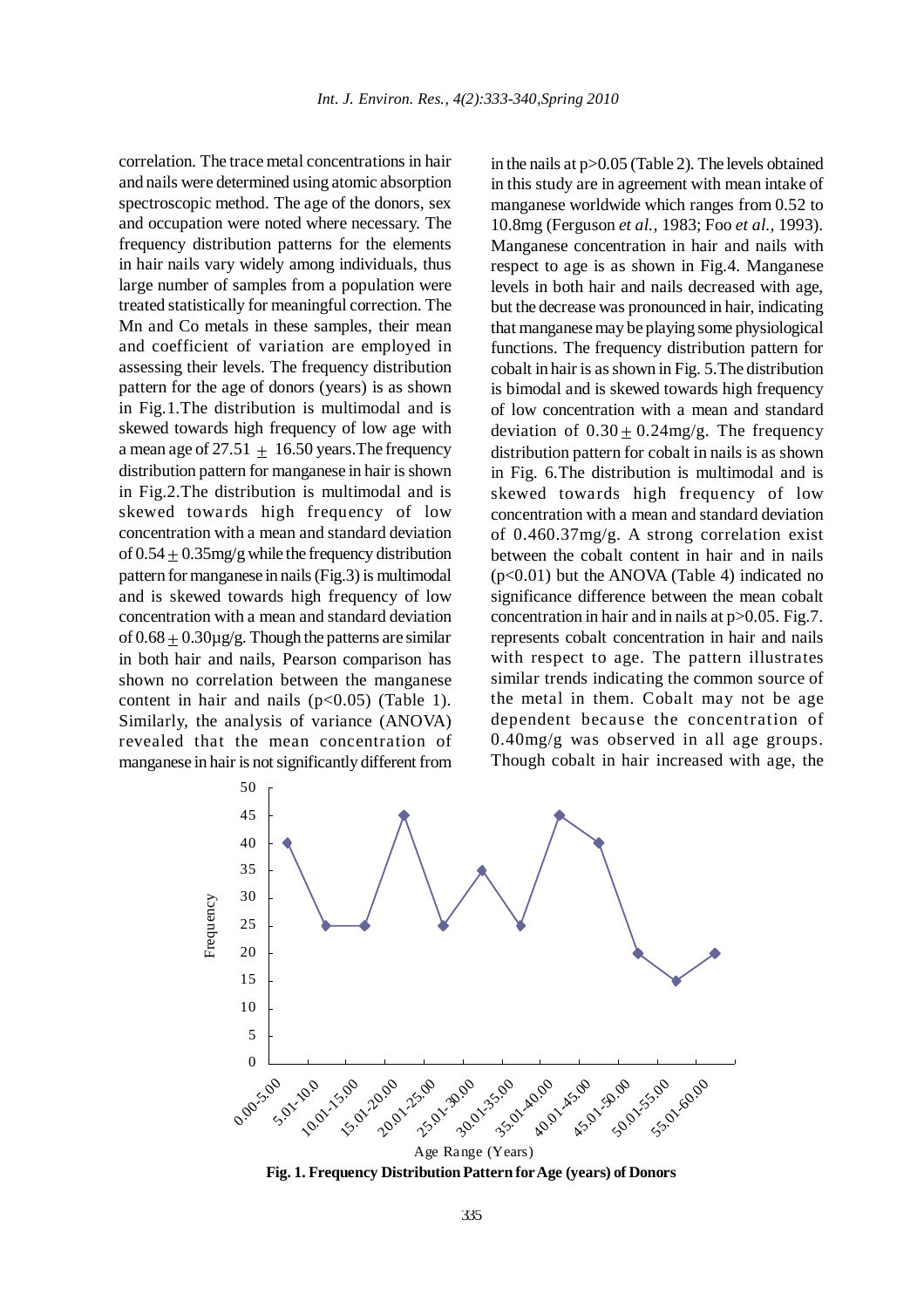

Concentration Range (mg/g)

 **Fig. 3. Frequency Distribution Pattern for Manganese in Nails**

pattern appeared linear when compared with that of nails. These data are in agreement with values earlier reported (Weber *et al.,* 1990; Hashem and Otham, 2001). From the levels of cobalt obtained, it is reasonable to believe that manganese and cobalt are playing some physiological roles in the respiratory organs where it plays special functions in man.

**Table 1. Parametric Correlation Coefficients for Manganese in Hair and Nails**

|                           | Hair | Nails |
|---------------------------|------|-------|
| Hair Pearson correlation  |      | 91    |
| $Sig. (2-tailed)$         |      | 501   |
|                           | 350  | 300   |
| Nails Pearson Correlation | 091  |       |
| $Sig. (2-tailed)$         | 507  |       |
|                           | 300  | 300   |

**\*\* Correlation is significant at the 0.0 1 level**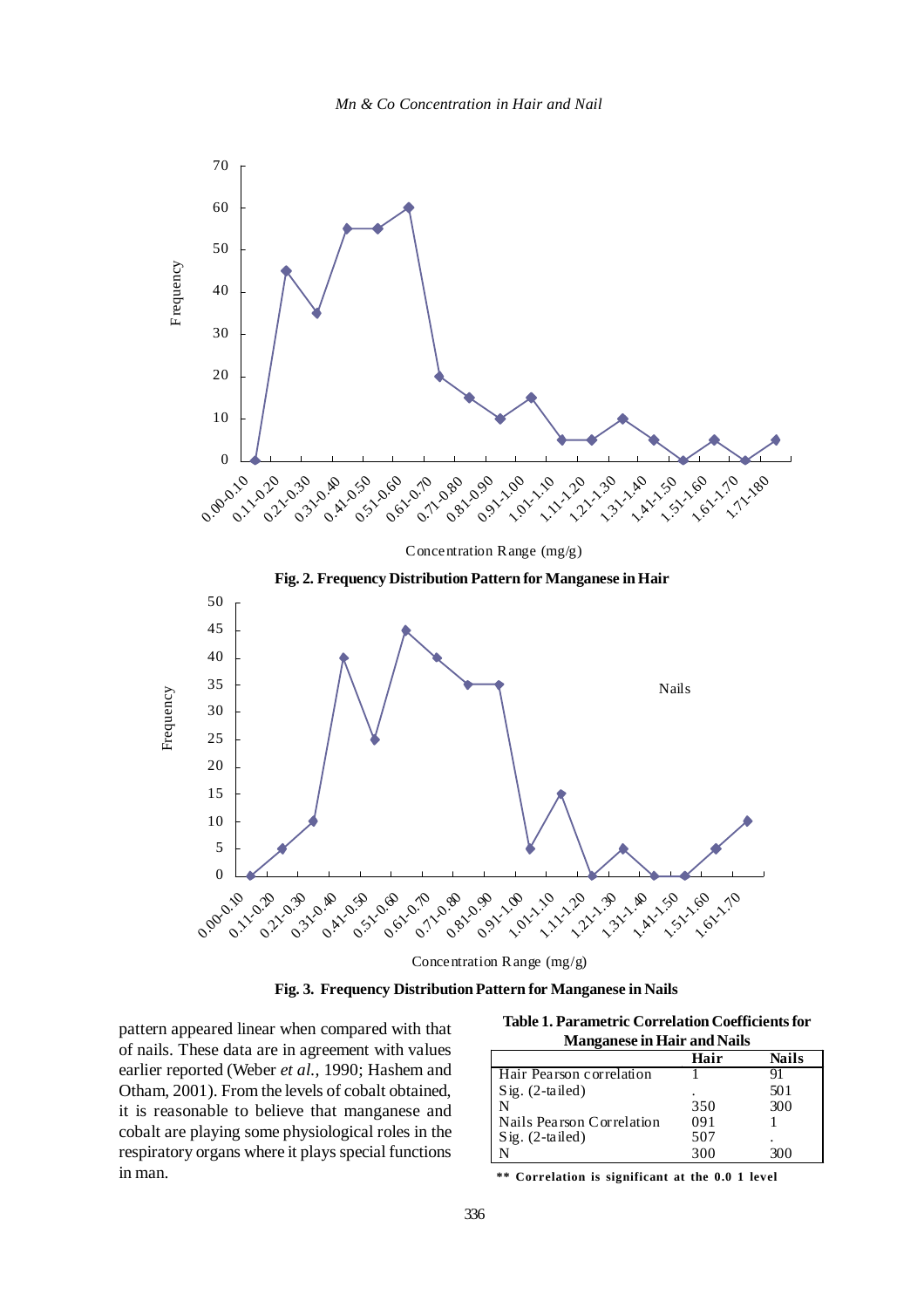

**Fig. 4. Manganese Concentration (mg/g) in hair and Nails with respect to age**

| Table 2. Analysis of variance for Manganese in Hair and Nails |  |  |
|---------------------------------------------------------------|--|--|
|                                                               |  |  |

| Source of variation | SS       | Df  | МS         |            | <b>P-valve</b> | F crit    |
|---------------------|----------|-----|------------|------------|----------------|-----------|
| Between Groups      | 0.574568 |     | 0.57456818 | 6.38530834 | 0.0136633      | 3.9290115 |
| Within Group        | 9.872764 | 108 | 0.09141448 |            |                |           |
| Total               | 10.44733 |     |            |            |                |           |

| Table 3. Parametric Correlation Coefficients for Cobalt in Hair and Nails |  |  |  |
|---------------------------------------------------------------------------|--|--|--|
|---------------------------------------------------------------------------|--|--|--|

|                           | Hair    | <b>Nails</b> |  |
|---------------------------|---------|--------------|--|
| Hair Pearson correlation  |         | 703          |  |
| Sig. (2-tailed)           | $\cdot$ | 000          |  |
|                           | 350     | 300          |  |
| Nails Pearson Correlation | 703     |              |  |
| Sig. (2-tailed)           | 000     |              |  |
|                           | 300     | 300          |  |

 **\*\* Correlation is significant at the 0.0 1 level**

**Table4. Analysis of variance for Cobalt in Hair and Nails**

| Source of variation | SS       | Df  | MS         |            | <b>P-valve</b> | F crit    |
|---------------------|----------|-----|------------|------------|----------------|-----------|
| Between Groups      | 0.787965 |     | 0.78796455 | 8.17959992 | 0.0050864      | 3.9290115 |
| Within Group        | 10.40395 | 108 | 0.0963329  |            |                |           |
| Total               | 11.1992  | 109 |            |            |                |           |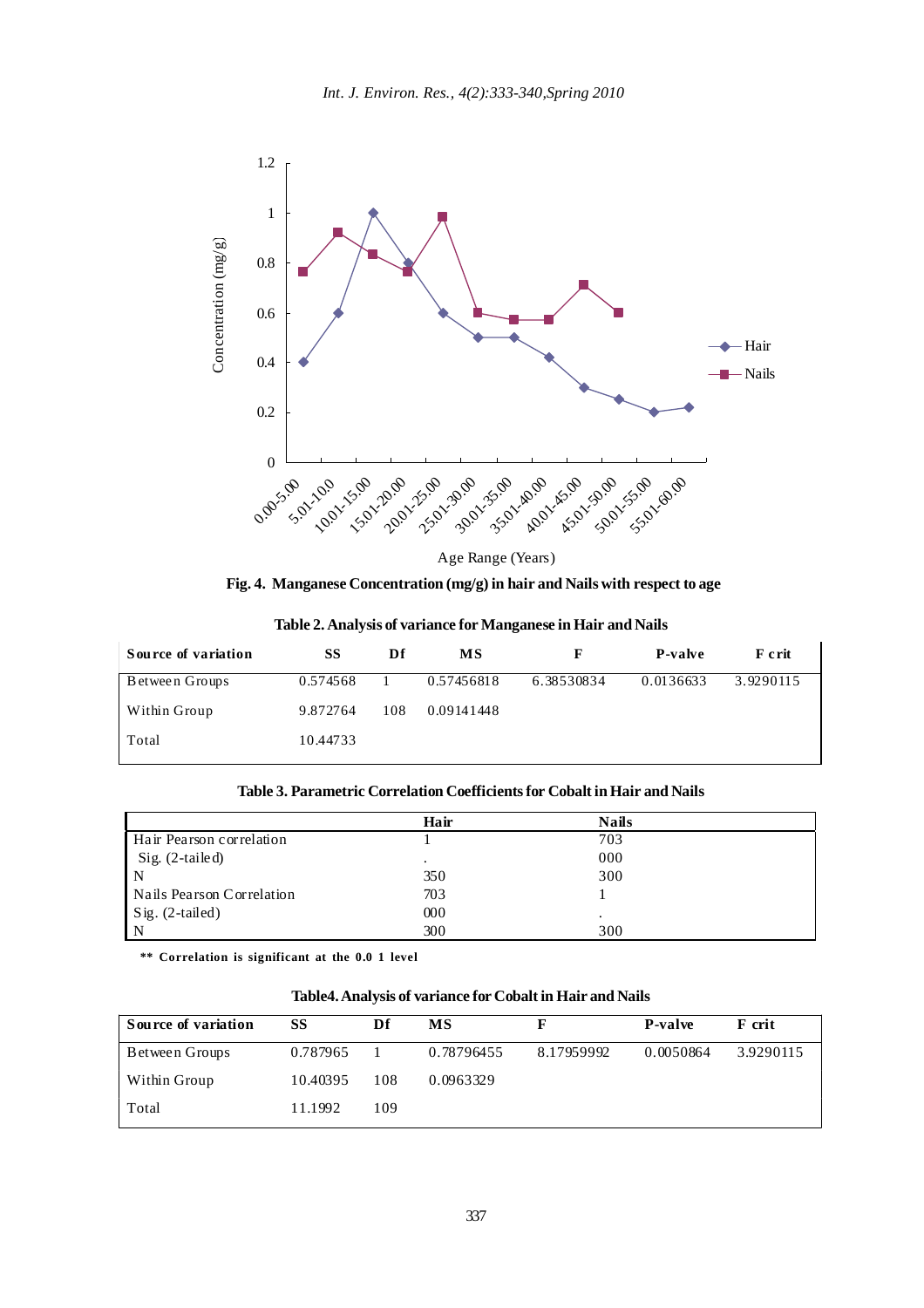

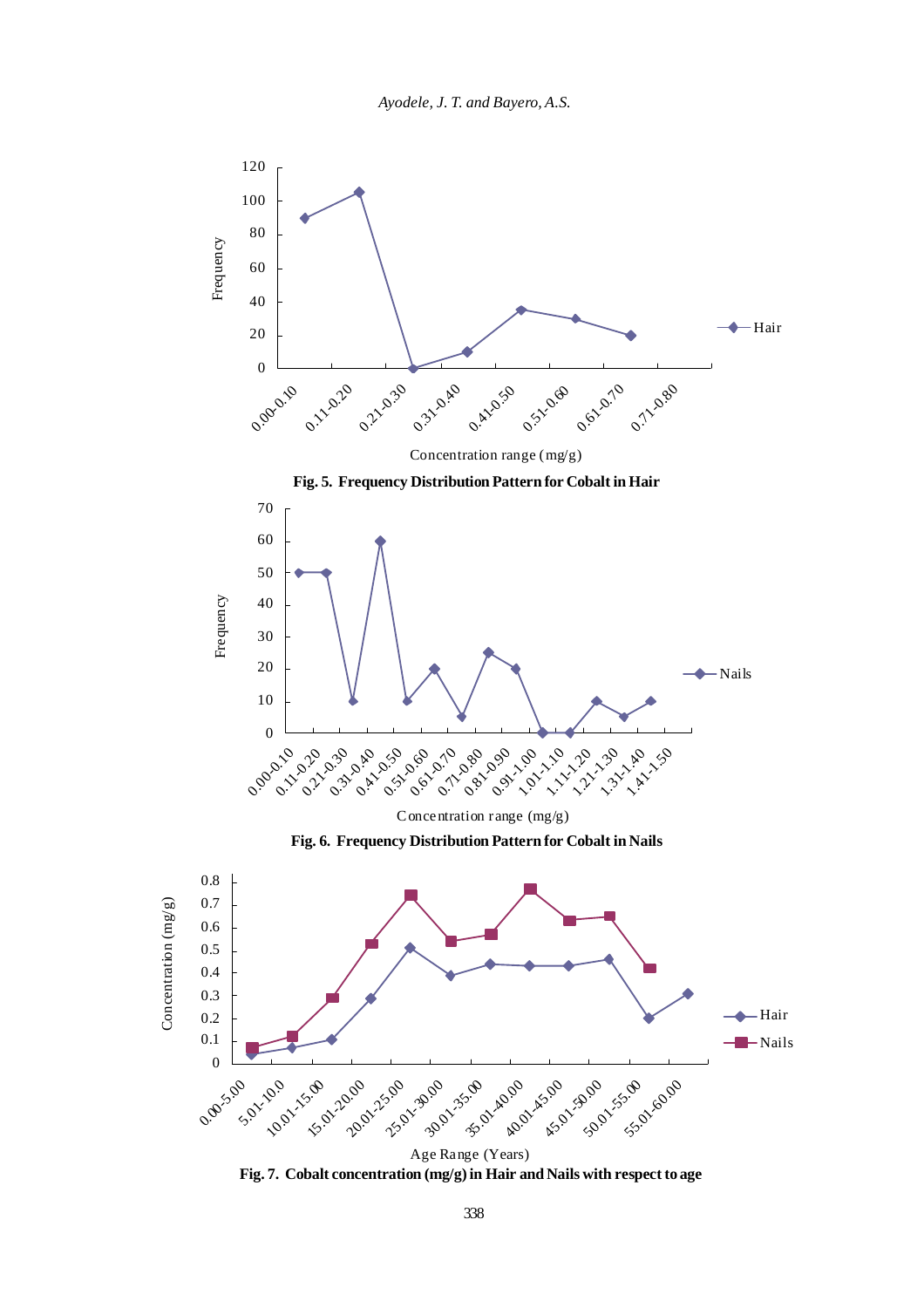## **CONCLUSION**

Human exposure to toxic trace elements has been the focus of increasing attention among researchers, formulators and managers of health and nutrition policies due to its damages to health. The levels Mn and Co in hair and nails vary and may be affected by various factors (Siedel *et al.,* 2001). Age was observed to be a factor influencing their levels. The values of two elements recorded revealed sex dependence. Hair colour, nutritional status, geographic, racial/ethnic and ecological can have a significant impact on the levels of these elements in hair and nails (Sandra and Silva, 2002; Chojnacka and Gorecki, 2006a&b); but no correlation with any of these factors was observed, since our samples were collected from the same geographical location. The high trace element levels in hair and nails makes analysis easy; slow metabolic turnover rate of hair; and its being a reliable status of body without daily variation. The collection of samples were simple and non traumatic. Hair and nails may be regarded as complementary to body fluids in biological monitoring. Comparing hair and nails as points of excretion the latter appear superior to the former. The former enables monitoring of elements accumulated over a time span up to several months.They are easily sampled, handled and transported, and less prone to post – sampling contamination because of higher elemental concentration. Therefore human hair and nails are recording filaments that reflect metabolic changes of many elements over long periods of time and hence furnish post nutritional event as dietary levels of some essential micro – elements have been reported corresponding to hair concentrations of the elements (Maugh, 1978).

#### **REFERENCES**

Adeniyi, F. A. and Anetor, J. I. (1999). Lead poisoning in two distant states of Nigeria: an indication of the real size of the problem. Afri. J. Med. Sci., **28**, 107-112.

Ashraf, W., Jaffer, M., Anwer, K. and Ehsan, U. (1995). Age and sex based comparative distribution of selected metals in the scalp hair of an urban population from two cities in Pakistan. Environ. Pollut., **87**, 61-64.

Ajayi, S. O., Odukoye, O. O. and Onianwa, P. C. (2001). Lead content of human scalp hair in Southwestern Nigeria. Nig. J. Sci., **35**, 183-187.

Ayodele, J. T. and Abubakar, M. B. (1998). Trace element contamination of rain water in the semi arid region of Kano. Environ. Manag. Heath, **9**, 176-81.

Ayodele, J. T. and Abubakar, M. B. (2001). Cleopatra bulimoides and mutellarubens as bioindicators of trace metals in Tiga Dam, Kano, and Nigeria. Research J. Sci., **7**, 45-9.

Bache, C. A, Lisk, D. J., Scarlett, J. M. and Carbone, L. G. (1991). Epidemiologic study of cadmium and lead in the hair of ceramists and dental personnel. J. Toxicol. Environ. Health, **34**, 423-431.

Barnes, B. and Bradley, S. G. (1994). Planning for healthy Baby Essential for all future parents. Vermillion, London, UK. 23-59.

Barrett, S. (1985). Commercial hair analysis: Science or scam? JAMA, **254**, 1041-5.

Baumgartner, T. G. (1993). Trace Clements in clinical nutrition. Nutrition in Clinical Practice, **8**, 251-63.

Bertazzo, A., Costa, C., Biasiolo, M., Allegri, G., Cirrincrone, G. and Presti, G. (1996). Determination of copper and zinc levels in human hair: influence of age, sex and hair pigmentation. Bio. Trace. Elem. Res., **52**, 37-53*.*

Bradley, S. G. and Bennett, N. (1995). Preparation for pregnancy: An essential Guide. Argyll publishing, UK.

Chattopadhyay, P. K., Joshi, H. C. and Samaddar, K. R. (1990). Hair cadmium level of smoker and non-smoker human volunteers in and around Calcutta City. Bull. Environ. Contam. Toxicol., **45**, 177-180.

Chojnacka, A. and Gorecki, H. G. (2006a). The effect of age, sex, smoking habit and hair colour on the composition of hair. Environ. Toxicol. Pharmacol., **22**, 52-57.

Chojnacka, A. and Gorecki, H. G. (2006b). The influence of living habits and family relationships on element concentrations in human hair. Sci. Total Environ., **366**, 612-620*.*

Contiera, E. and Folin, M. (1994). Trace elements nutritional status. Use of hair as a diagnostic tool. Biol. Trace. Elem. Res., **40**, 151-160.

DiPietro, E. S, Phillips, D. L, Paschal, D. C. and Neese, J. W. (1989). Determination of trace elements in human hair. Reference intervals for 28 elements in nonoccupationally exposed adults in the US and effects of hair treatments. Biol. Trace. Elem. Res., **22**, 83-100.

EPA (1980). Environmental protection Agency, Biological monitoring trace metals. EPA600/3 – 80 – 89, USA.

Erzen, I. and Kragelj, L. Z. (2003). Cadmium Measurements in Blood and Hair of Occupationally Non-exposed Military Recruits in the Foods of plant Origin produced in Slovenia. Croatian Medical Journal, **44 (5)**, 538-544.